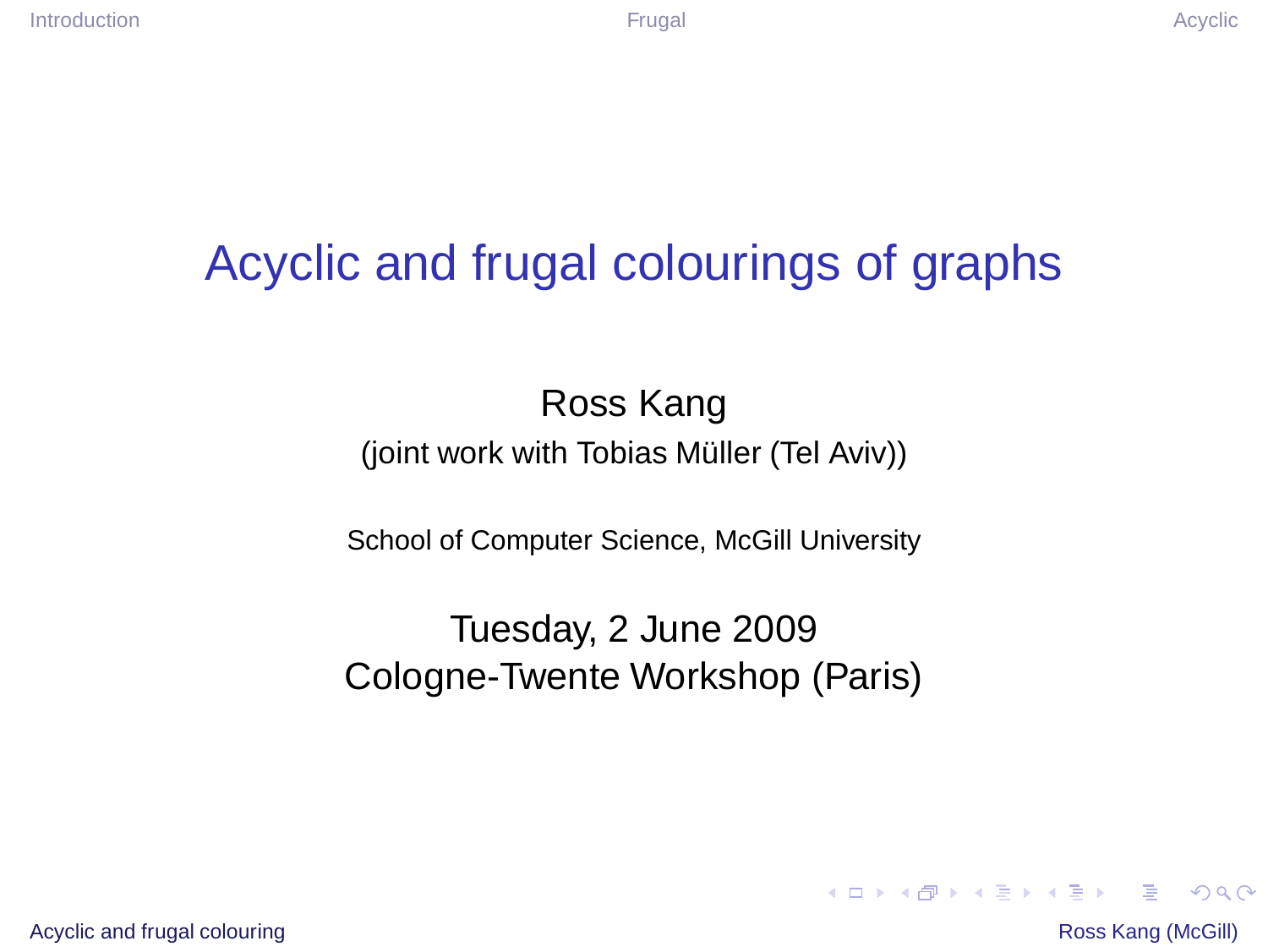#### **Introduction**

Given graph  $G = (V, E)$ , a colouring of G is a mapping

<span id="page-1-0"></span> $f: V \rightarrow \{1,\ldots,x\}$ 

for some integer x. Graph colouring can model interference in a network and we want colourings which map to few colours.

Typically, graph theorists are concerned with colourings which are *proper*, but we won't presume this here.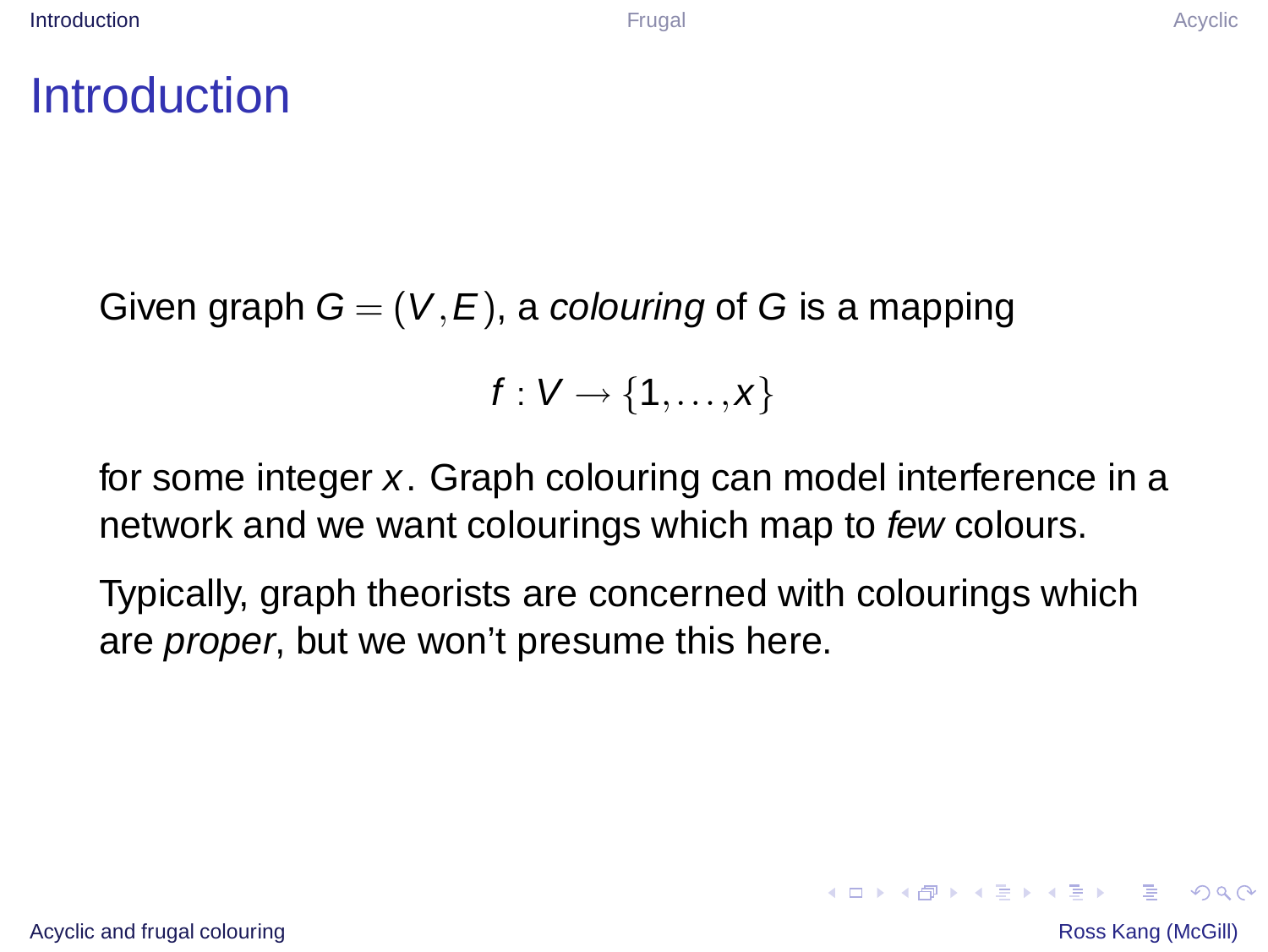#### **Introduction**

We consider graphs with bounded maximum degree  $\Delta(G) = d$ and the asymptotic behaviour as  $d \rightarrow \infty$ .

#### Lovász Local Lemma

Let  $\mathscr E$  be a set of (typically bad) events such that for each  $A \in \mathscr E$ 

1. Pr(A)  $\leq p < 1$ , and

2. A is mutually independent of all but at most  $\delta$  other events. If  $ep(\delta +1)$  < 1, then with positive probability none of the events in  $\mathscr E$  occur.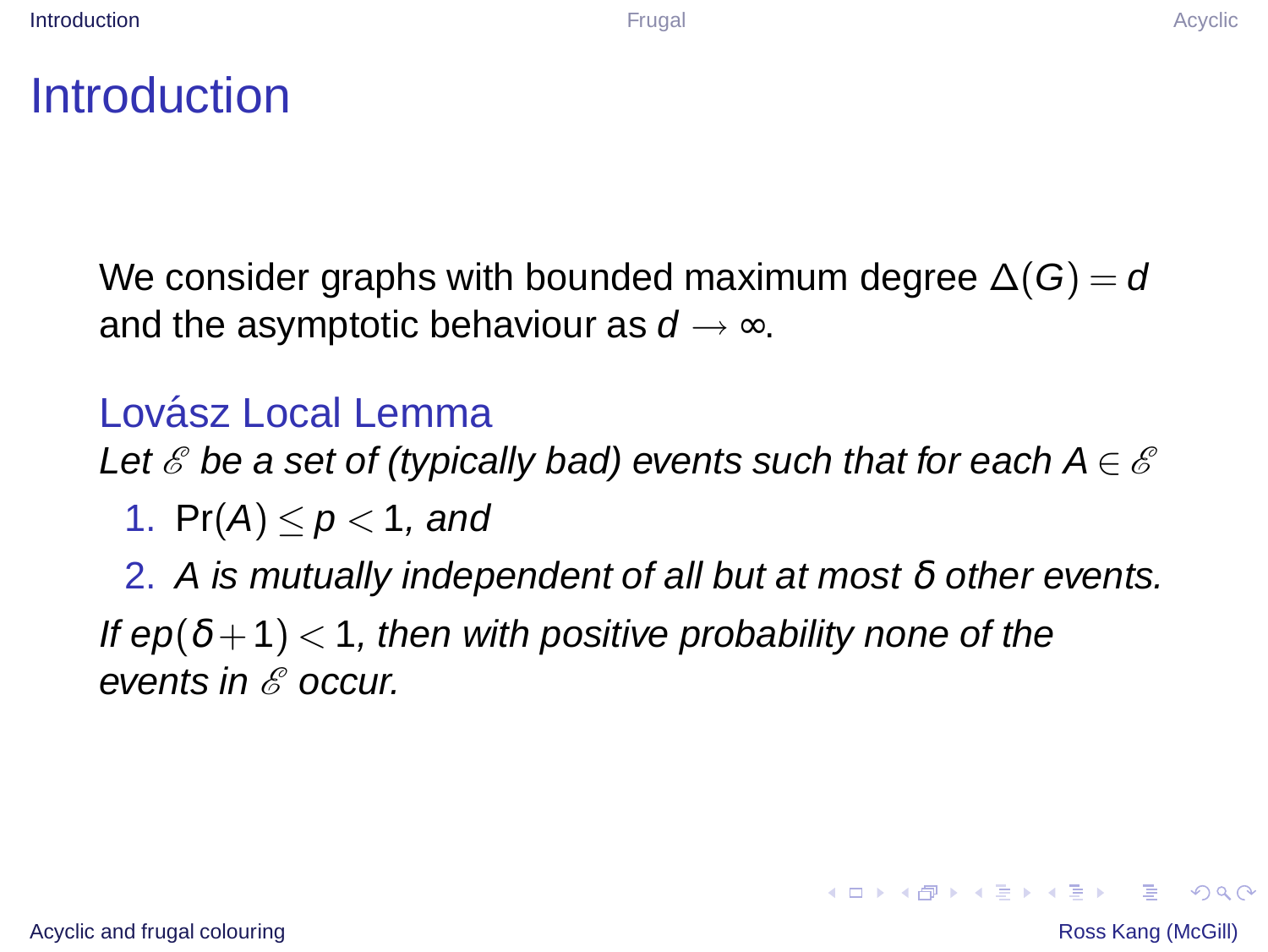#### Frugal colouring

Given  $G = (V, E)$  and  $t > 1$ , a colouring of G is *t-frugal* if no colour appears more than t times in any neighbourhood. Notation:

> *t*-frugal chromatic number  $\longrightarrow \varphi^t$ proper *t-*frugal chromatic number  $\longrightarrow \chi_\phi^t$

<span id="page-3-0"></span>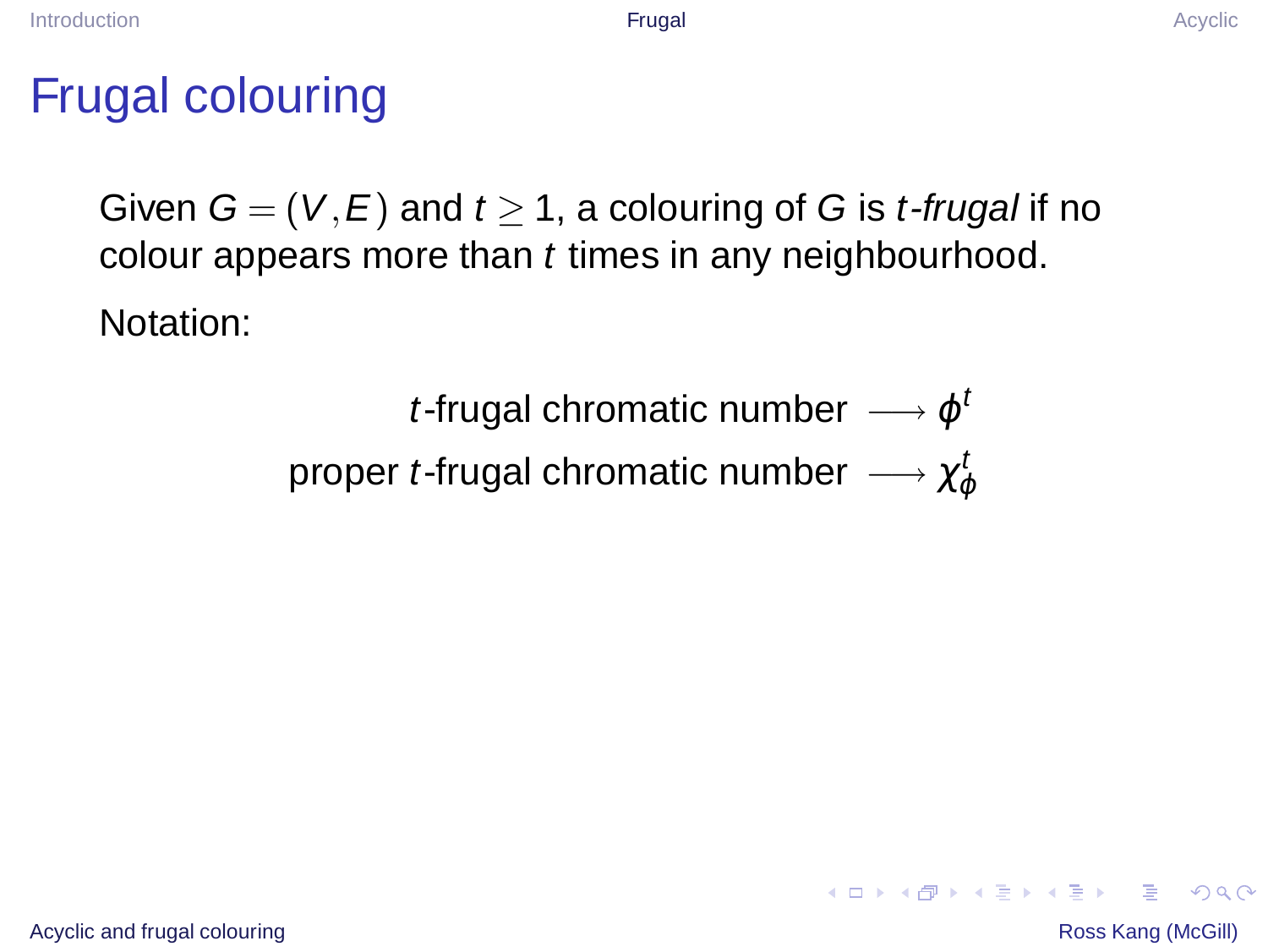#### Frugal colouring

Given  $G = (V, E)$  and  $t > 1$ , a colouring of G is *t-frugal* if no colour appears more than t times in any neighbourhood. Notation:

> *t*-frugal chromatic number  $\longrightarrow \varphi^t$ proper *t-*frugal chromatic number  $\longrightarrow \chi_\phi^t$

Note:  $\varphi^1$  also known as *injective chromatic number* (HKSS '02) and  $\chi^1_\phi(\overline{G})$  is the same as  $\chi(G^2).$ 

$$
\varphi^t(d):=\sup\left\{\varphi^t(G)\ |\ \Delta(G)=d\right\}.
$$

We may allow  $t = t(d)$  to vary/grow as a function of d.

[Acyclic and frugal colouring](#page-0-0) **Ross Kang (McGill)** Acyclic and frugal colouring Ross Kang (McGill)

**KOD KAD KED KED E VOOR**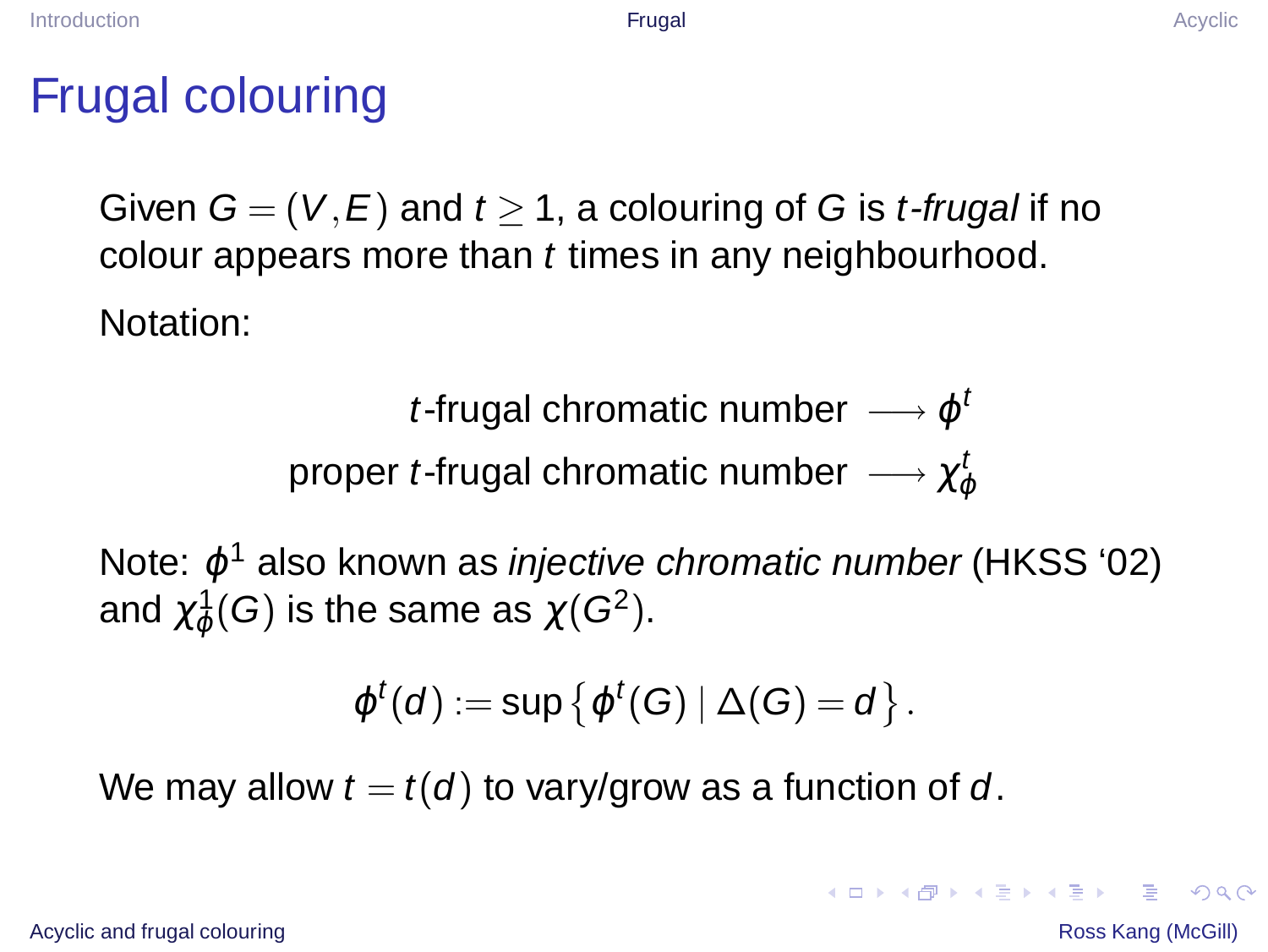#### Frugal colouring

Example:  $t = 1$ , point-line incidence graph of Fano plane.



$$
\Longrightarrow \varphi^1(3)=7.
$$

[Acyclic and frugal colouring](#page-0-0) **Ross Kang (McGill)** Ross Kang (McGill)

 $2990$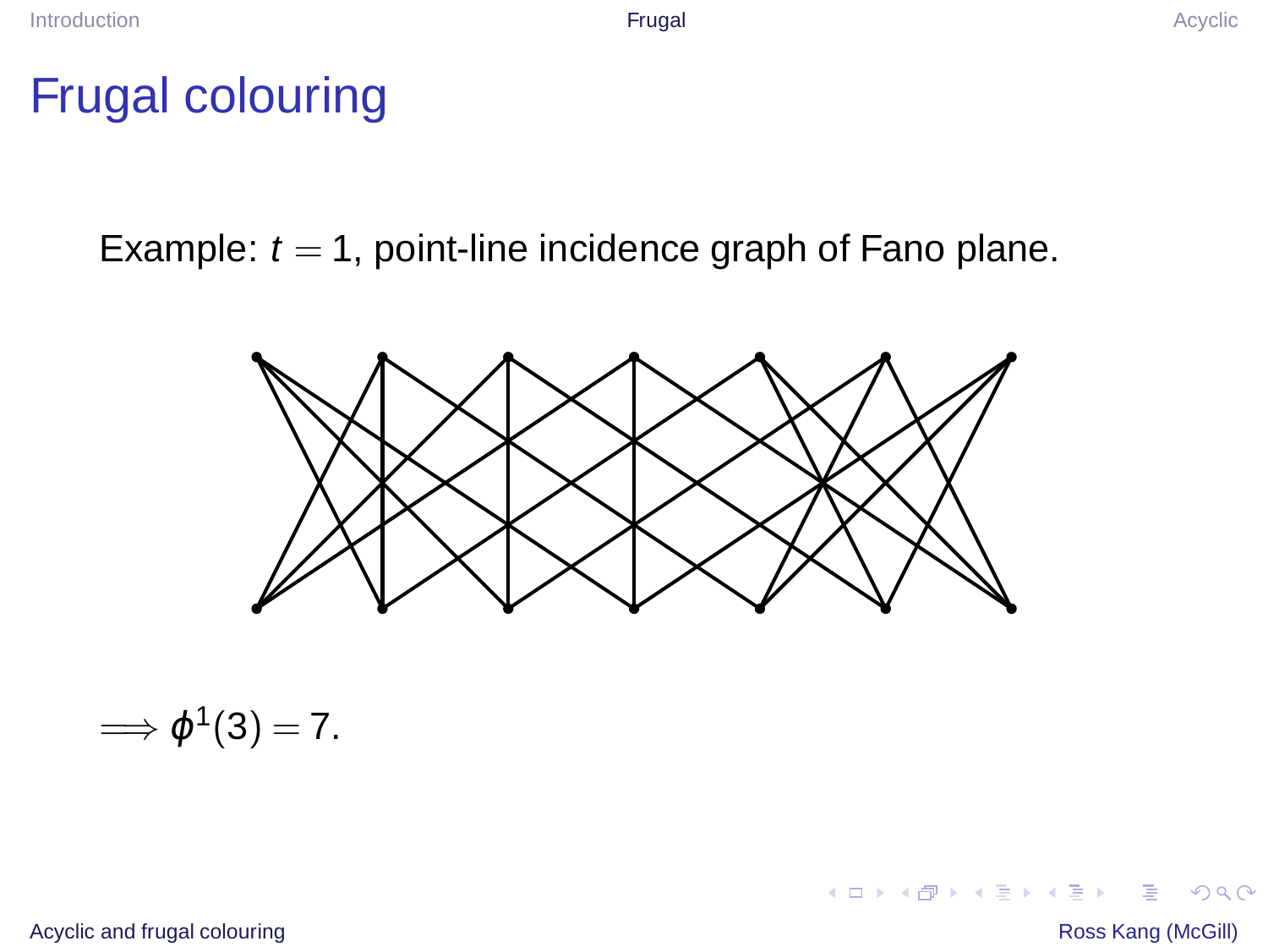## Frugal colouring lower bounds

# Observation:  $\varphi^t(d) \ge d/t$  since  $\varphi^t(G) \ge \Delta(G)/t$ .

イロトメ 御 トメ 君 トメ 君 トー  $\equiv$   $\Omega Q$ 

[Acyclic and frugal colouring](#page-0-0) **Ross Kang (McGill)** Ross Kang (McGill)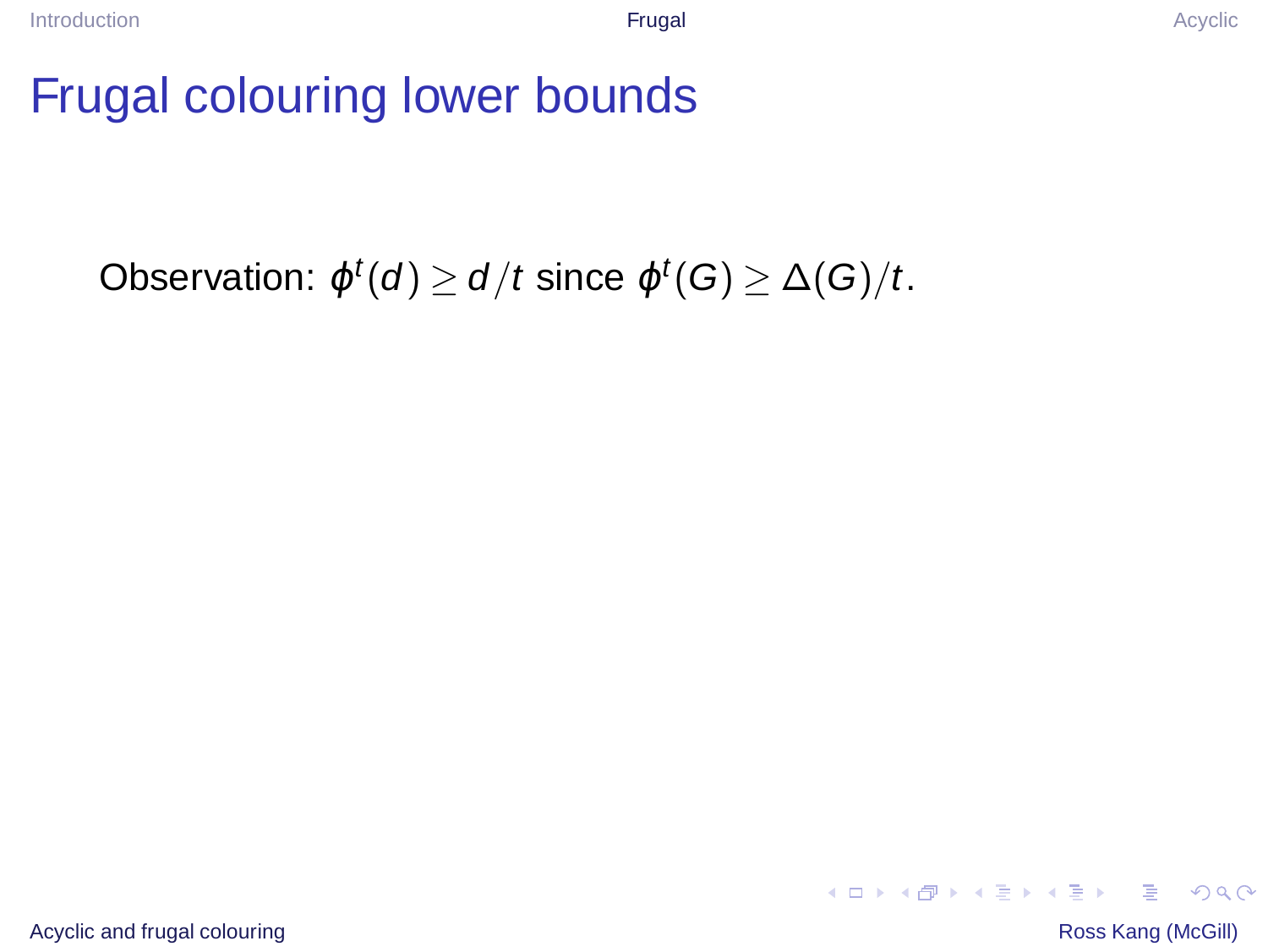#### Frugal colouring lower bounds

Observation:  $\varphi^t(d) \ge d/t$  since  $\varphi^t(G) \ge \Delta(G)/t$ . Proposition (Alon, cf. HMR '97) For any  $t \geq 1$  and any prime power n,

$$
\varphi^t(n^t+\cdots+1)\geq (n^{t+1}+\cdots+1)/t.
$$

**Corollary** 

Suppose that  $t = t(d) \geq 2$  and  $t = o(\ln d / \ln \ln d)$ . Then,  $\varphi^{t}(d) = \Omega(d^{1+1/t}/t).$ 

[Acyclic and frugal colouring](#page-0-0) **Ross Kang (McGill)** Acyclic and frugal colouring Ross Kang (McGill)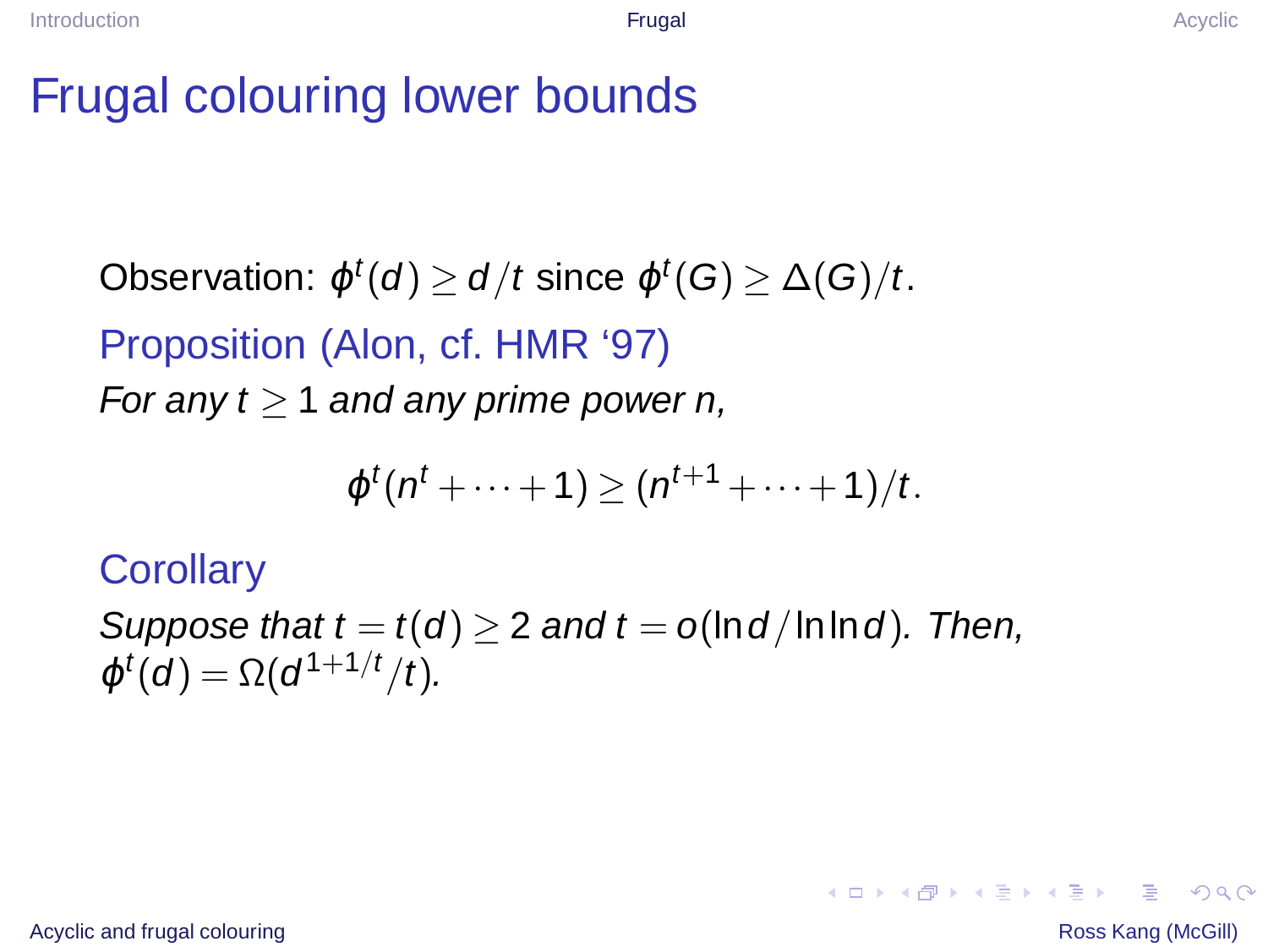#### Proper frugal colouring

Theorem (MoRe '09) For sufficiently large d,  $\chi^{50\ln d/\ln\ln d}_{\varphi}(d) \leq d+1$ .

Theorem (HMR '97)

For any  $t > 1$  and sufficiently large d,

$$
\chi^t_\varphi(d) \leq \max\left\{ (t+1)d, \left\lceil e^3 d^{1+1/t}/t \right\rceil \right\}.
$$

[Acyclic and frugal colouring](#page-0-0) **Ross Kang (McGill) Ross Kang (McGill**)

∍

 $2Q$ 

4 ロ > 4 何 > 4 ヨ > 4 ヨ > 1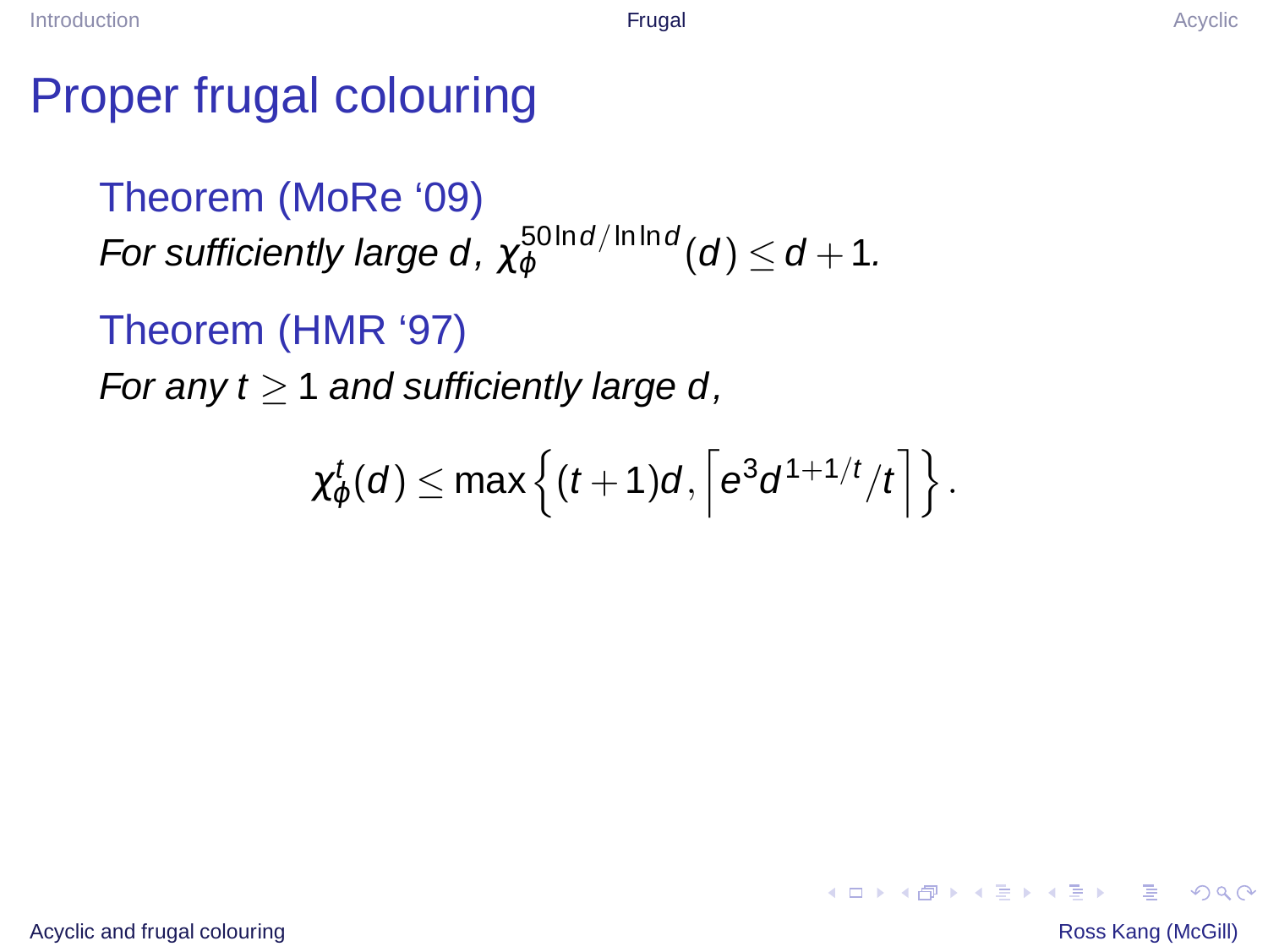#### Proper frugal colouring

Theorem (MoRe '09) For sufficiently large d,  $\chi^{50\ln d/\ln\ln d}_{\varphi}(d) \leq d+1$ .

Theorem (HMR '97)

For any  $t > 1$  and sufficiently large d,

$$
\chi^t_\varphi(d) \leq \max\left\{ (t+1)d, \left\lceil e^3 d^{1+1/t}/t \right\rceil \right\}.
$$

$$
t \ge 50 \ln d / \ln \ln d \implies \chi_{\varphi}^t(d) = \Theta(d),
$$
  
\n
$$
t = o(\ln d / \ln \ln d) \implies \chi_{\varphi}^t(d) = \Theta(d^{1+1/t}/t),
$$
  
\n
$$
t = o(\ln d / \ln \ln d) \implies \varphi^t(d) = \Theta(d^{1+1/t}/t).
$$

[Acyclic and frugal colouring](#page-0-0) **Ross Kang (McGill) Ross Kang (McGill**)

∍

 $2Q$ 

4 ロ > 4 何 > 4 ヨ > 4 ヨ > 1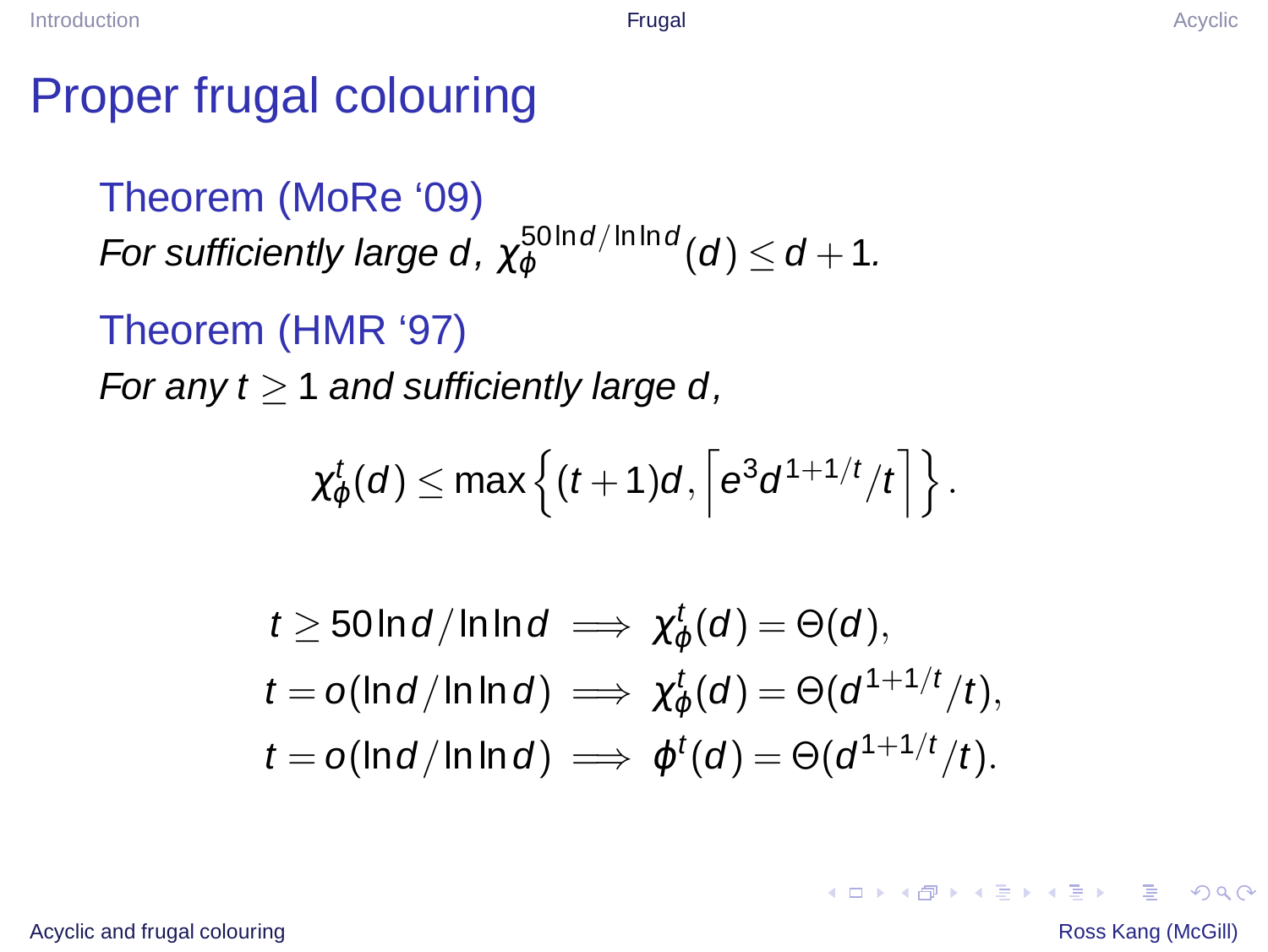#### Frugal colouring, t large

```
Theorem
Suppose t = \omega(\ln d). Then, \forall \varepsilon > 0,
```

```
\varphi^t(d) \leq \lceil (1+\varepsilon)d/t \rceil
```
for sufficiently large d.

 $2Q$ 

 $\mathbf{A} \equiv \mathbf{B} + \mathbf{A} \mathbf{B} + \mathbf{A} \mathbf{B} + \mathbf{A} \mathbf{B} + \mathbf{A} \mathbf{B}$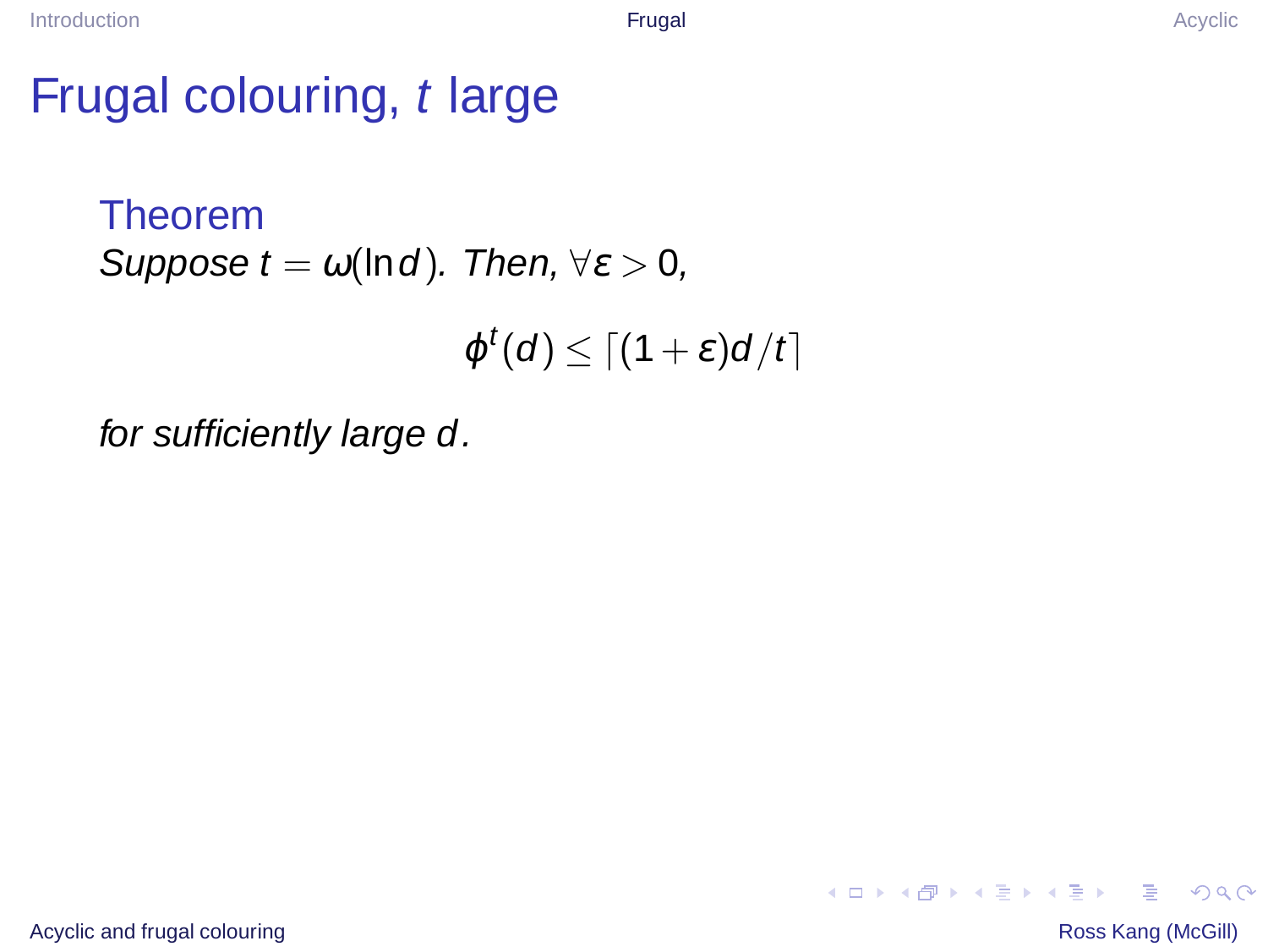#### Frugal colouring, t large

```
Theorem
Suppose t = \omega(\ln d). Then, \forall \varepsilon > 0.
```

```
\varphi^t(d) \leq \lceil (1+\varepsilon)d/t \rceil
```
for sufficiently large d.

#### Proof.

Assume  $G = (V, E)$  is d-regular. Let  $f: V \rightarrow \{1, ..., x\}$  be a random colouring where  $x = [(1+\varepsilon)d/t]$ . Let  $A_{v,i}$  be event that  $v$  has  $\geq t$  neighbours coloured *i*. Each event independent of all but at most  $d^2x \ll d^3$  other events and  $Pr(A_{v,i}) = exp(-\Omega(t))$ using Chernoff. By LLL, none of the events hold and f is t-frugal with positive probability. П

[Acyclic and frugal colouring](#page-0-0) **Ross Kang (McGill)** Acyclic and frugal colouring Ross Kang (McGill)

 $2Q$ 

 $\mathbf{E} = \mathbf{A} \oplus \mathbf{B} \mathbf{A} + \mathbf{B} \mathbf{B} + \mathbf{A} \oplus \mathbf{B} + \mathbf{A} \oplus \mathbf{A}$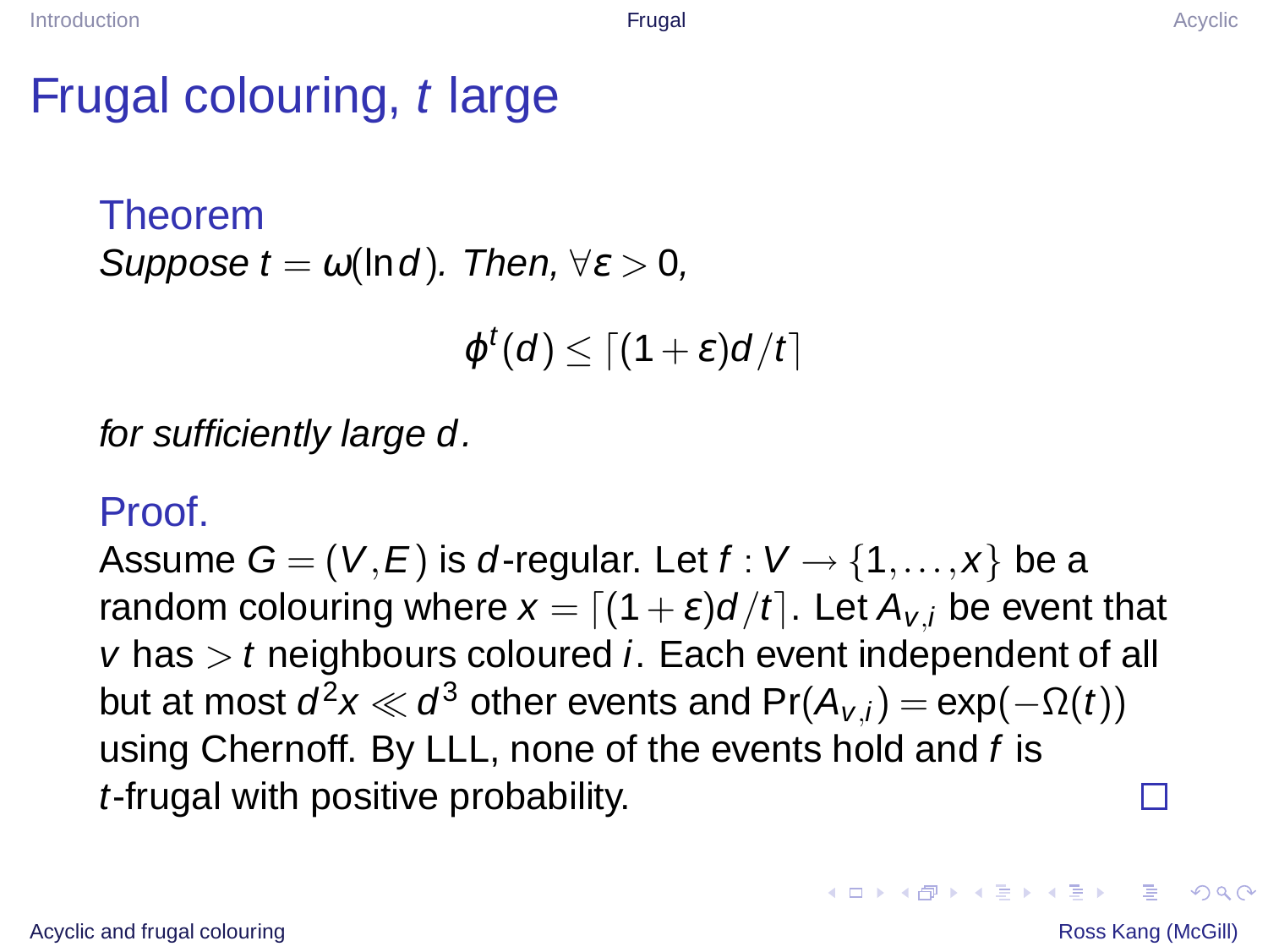## Frugal colouring summary



 $\equiv$ 

 $2990$ 

4 ロ > 4 何 > 4 ヨ > 4 ヨ > 1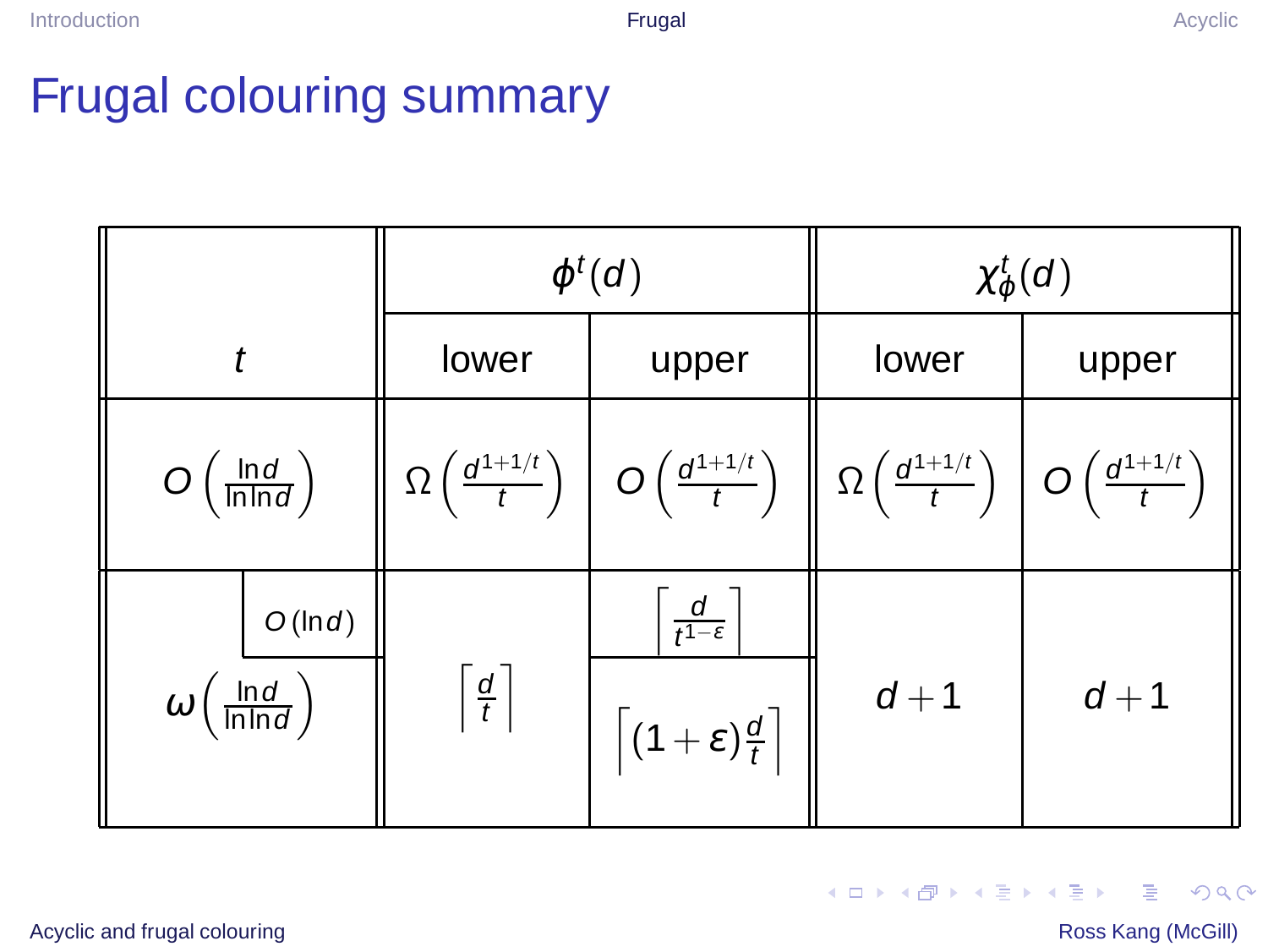#### Acyclic colouring

Given  $G = (V, E)$ , a colouring of G is acyclic if the bipartite subgraph induced by the edges between any two colours is acyclic. (Any graph has an acyclic 1-colouring!)

Notation:

acyclic *t-*frugal chromatic number —→  $\varphi^t_a$ acyclic proper *t-*frugal chromatic number — $\rightarrow \chi^t_{\varphi,a}$ (acyclic proper chromatic number  $\longrightarrow \chi_a$ )

Note:  $\chi_{\varphi,a}^2$  also known as *linear chromatic number* (Yuster '98) and  $\chi^1_{\varphi,a}(G)$  is the same as  $\chi(G^2).$ 

<span id="page-13-0"></span>
$$
\varphi^t_a(d):=\sup\left\{\varphi^t_a(G)\,|\,\Delta(G)=d\right\}.
$$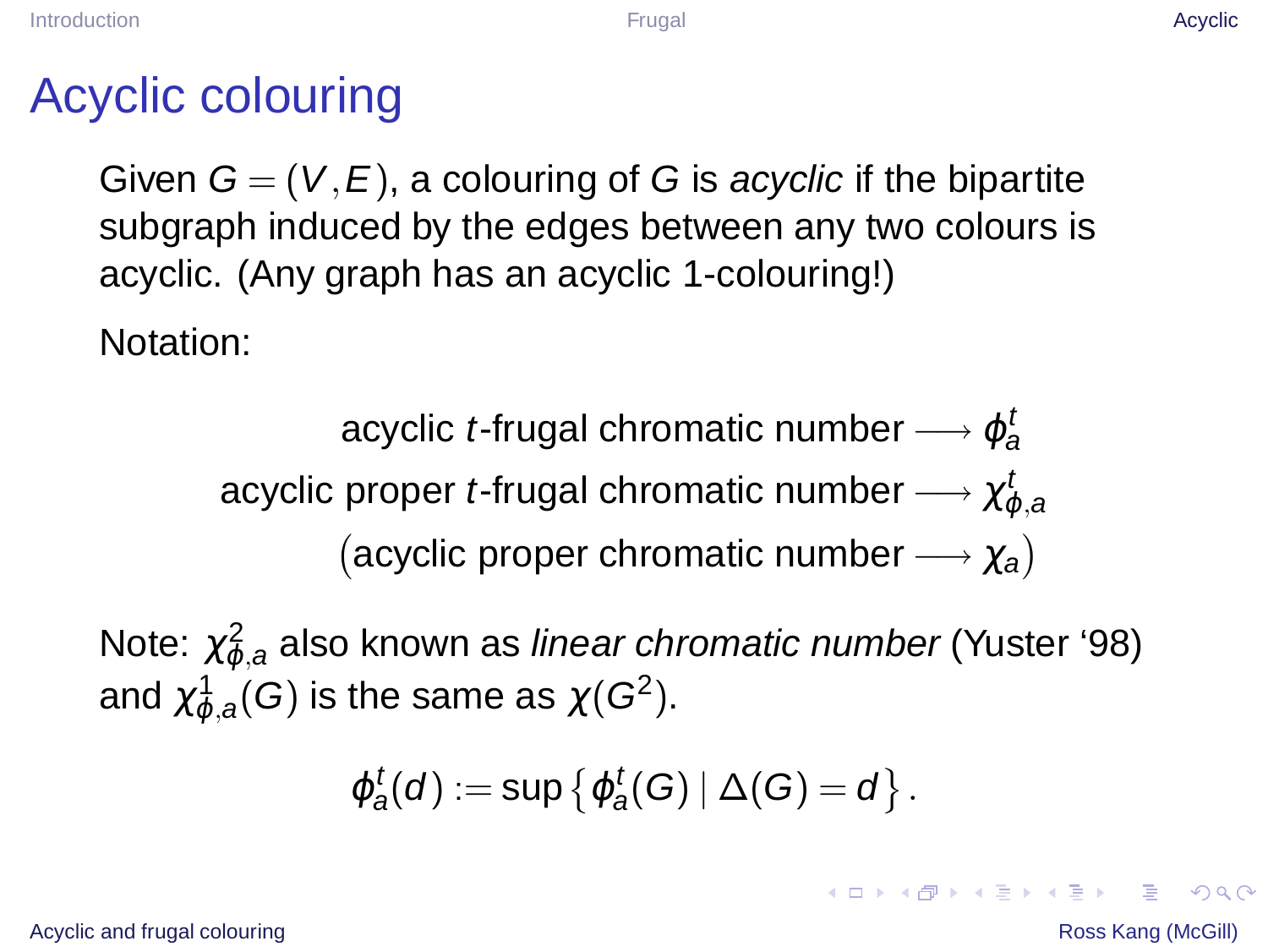# Acyclic (proper) colouring

Notes:

- Acyclic proper colouring has been studied extensively  $\dots$
- ► Any planar graph is acyclically properly 5-colourable (Borodin '79).

$$
\blacktriangleright \ \ \chi_a(d) \leq \lceil 50d^{4/3} \rceil \ \text{(AMR '91)}.
$$

 $2Q$ 

4 ロ > 4 何 > 4 ヨ > 4 ヨ > 1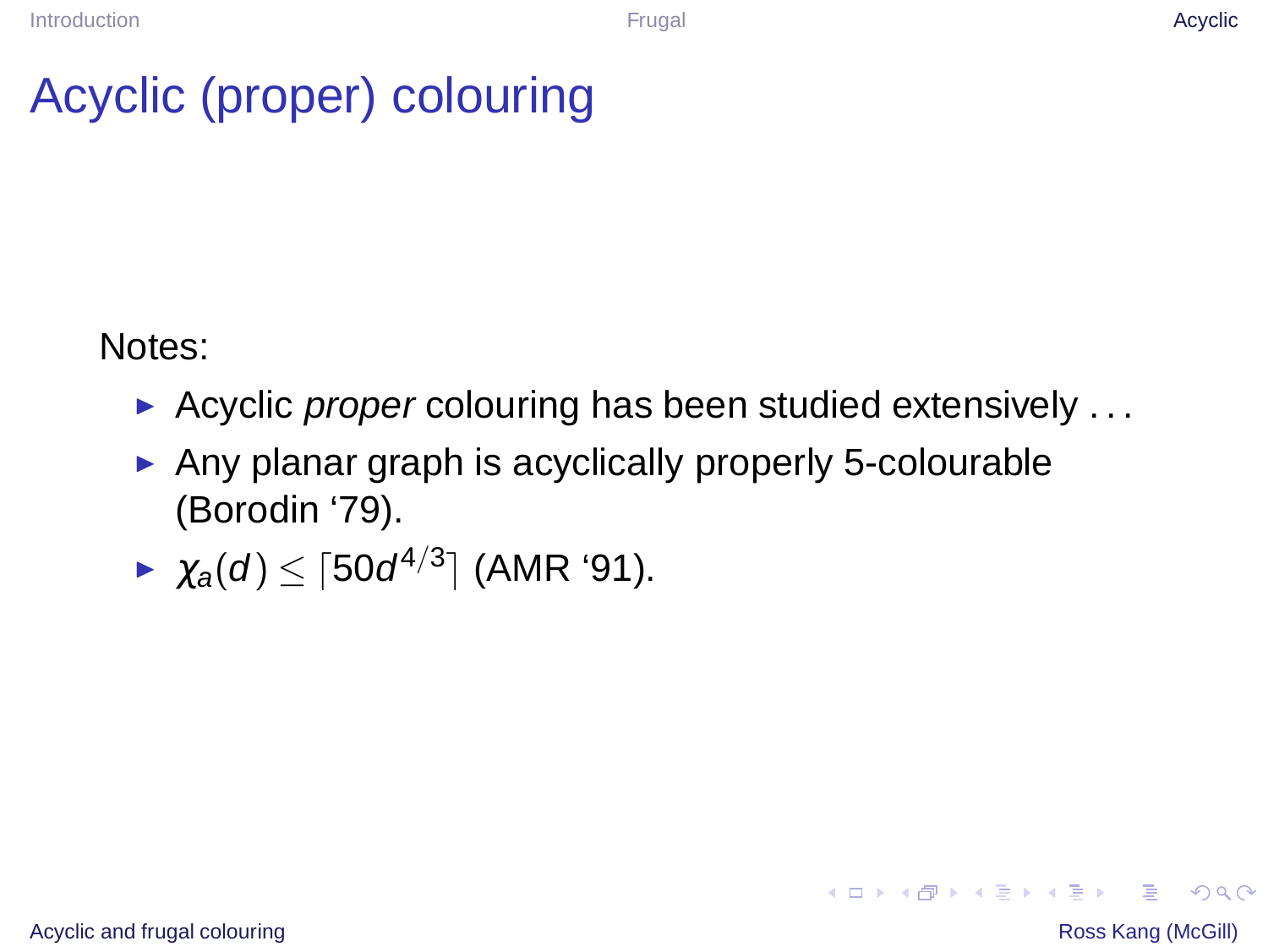Theorem (AMR '91)  
\n
$$
\chi_a(d) \leq \lceil 50d^{4/3} \rceil
$$
.  $\chi_a(d) = \Omega(d^{4/3}/(\ln d)^{1/3})$ .

$$
\begin{aligned}\n&\blacktriangleright \ \ \chi^1_{\varphi,a}(d) = d^2 + 1. \\
&\blacktriangleright \ \ \chi^2_{\varphi,a}(d) \leq \lceil 50d^{3/2} \rceil \ \text{(Yuster '98).}\n\end{aligned}
$$

[Acyclic and frugal colouring](#page-0-0) **Ross Kang (McGill) Ross Kang (McGill**)

 $\equiv$ 

 $-990$ 

メロトメ 御 トメ 君 トメ 君 トー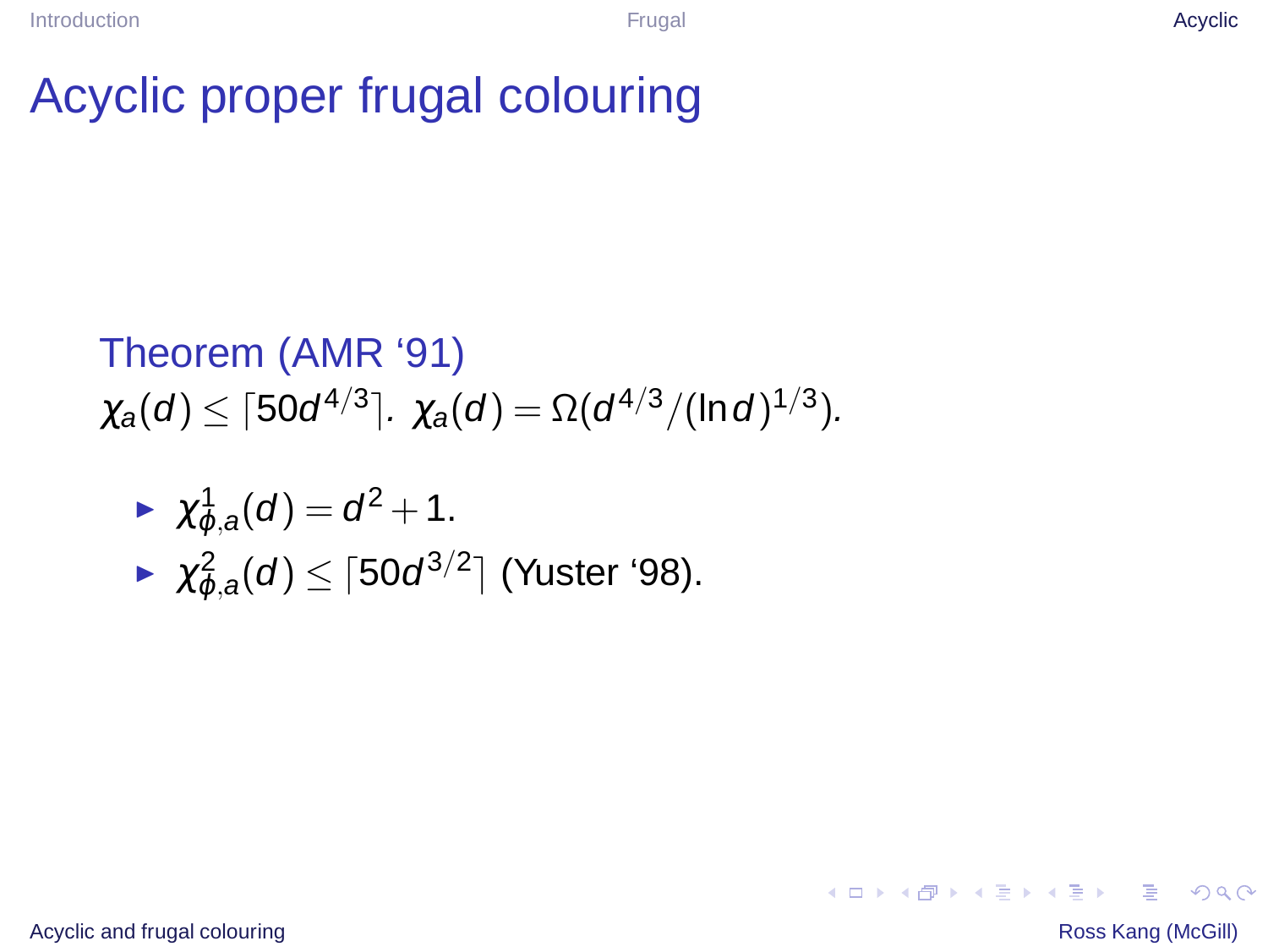#### Theorem  $\chi^3_{\varphi,a}(\textit{d}) \leq \lceil 50d^{4/3} \rceil$ .



[Acyclic and frugal colouring](#page-0-0) **Ross Kang (McGill) Ross Kang (McGill**)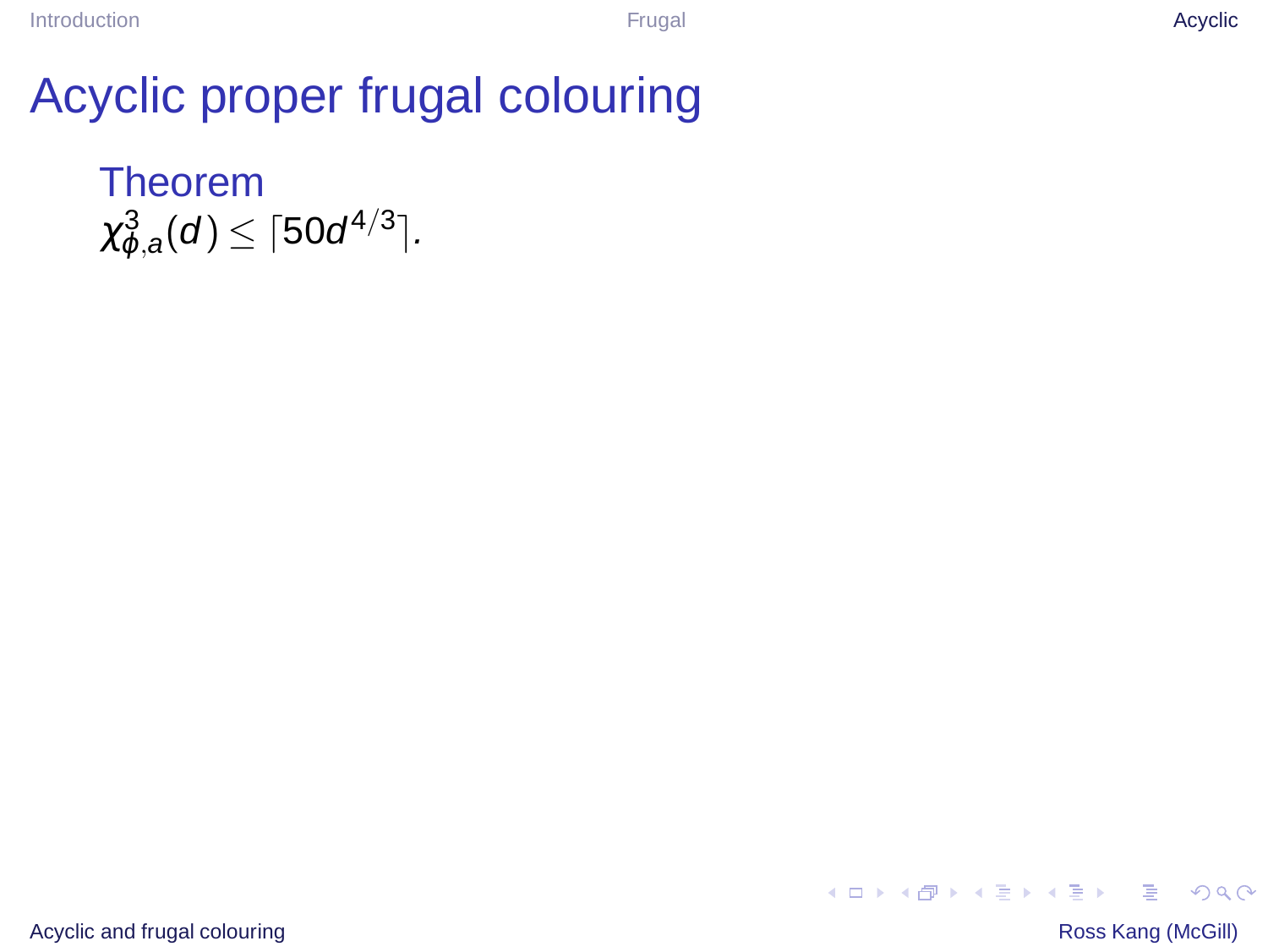Theorem  $\chi^3_{\varphi,a}(\textit{d}) \leq \lceil 50d^{4/3} \rceil$ .

#### Proof outline.

We extend the theorem of AMR '91 by adding a fifth event to ensure that the random colouring f is 3-frugal:

V For vertices v,  $v_1, v_2, v_3, v_4$  with  $\{v_1, v_2, v_3, v_4\} \subseteq N(v)$ , let  $E_{\{v_1,...,v_4\}}$  be the event that  $f(v_1) = f(v_2) = f(v_3) = f(v_4)$ .

 $QQ$ 

イロト (何) (日) (日) 三重

П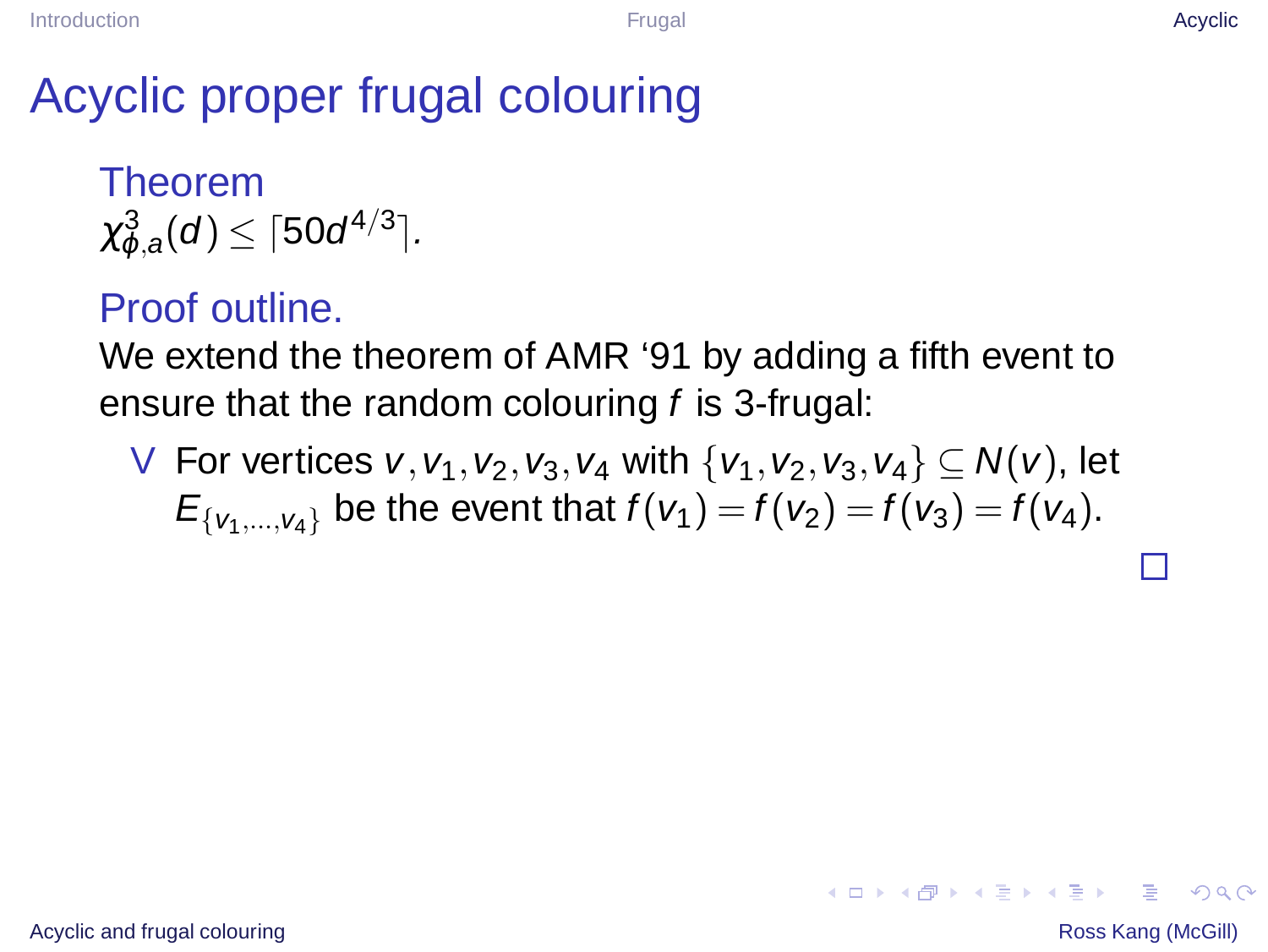Theorem  $\chi^3_{\varphi,a}(\textit{d}) \leq \lceil 50d^{4/3} \rceil$ .

#### Proof outline.

We extend the theorem of AMR '91 by adding a fifth event to ensure that the random colouring f is 3-frugal:

V For vertices v,  $v_1, v_2, v_3, v_4$  with  $\{v_1, v_2, v_3, v_4\} \subseteq N(v)$ , let  $E_{\{v_1,...,v_4\}}$  be the event that  $f(v_1) = f(v_2) = f(v_3) = f(v_4)$ .

$$
\implies \chi^1_{\varphi,a}(d) = \Theta(d^2), \ \chi^2_{\varphi,a}(d) = \Theta(d^{3/2}), \ \chi^3_{\varphi,a}(d) = \Theta(d^{4/3})
$$
\nand, for any  $t \ge 4$ ,  $\chi^t_{\varphi,a}(d) = \Omega(d^{4/3}/(\ln d)^{1/3})$ , 
$$
\chi^t_{\varphi,a}(d) = O(d^{4/3})
$$
.

#### [Acyclic and frugal colouring](#page-0-0) **Ross Kang (McGill)** Acyclic and frugal colouring Ross Kang (McGill)

 $QQ$ 

イロト (何) (日) (日) 三重

П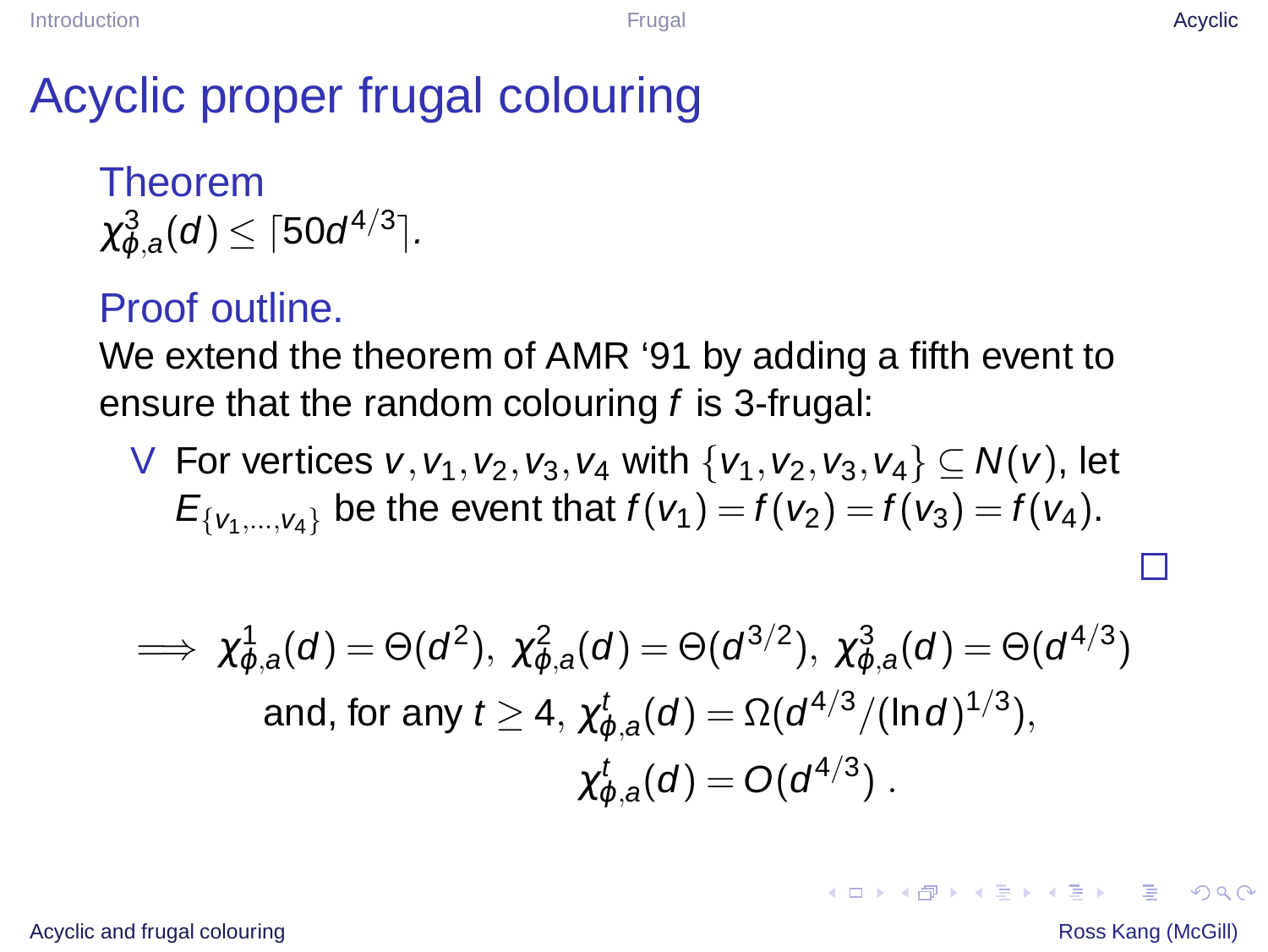## Acyclic frugal colouring lower bounds

Clearly,  $\varphi_a^1(d) = \Theta(d^2)$ ,  $\varphi_a^2(d) = \Theta(d^{3/2})$ ,  $\varphi_a^3(d) = \Theta(d^{4/3})$ . For larger  $t$ , we have the upper bound  $\varphi^t_a(d) = O(d^{4/3})$ , but can no longer borrow the lower bound on  $\chi_{\alpha}(d)$ .

We use bounds on the *acyclic t-improper chromatic number*  $\chi_{\rm a}^t$ *.* 

 $2Q$ 

**K ロ ト K 何 ト K ヨ ト K ヨ ト**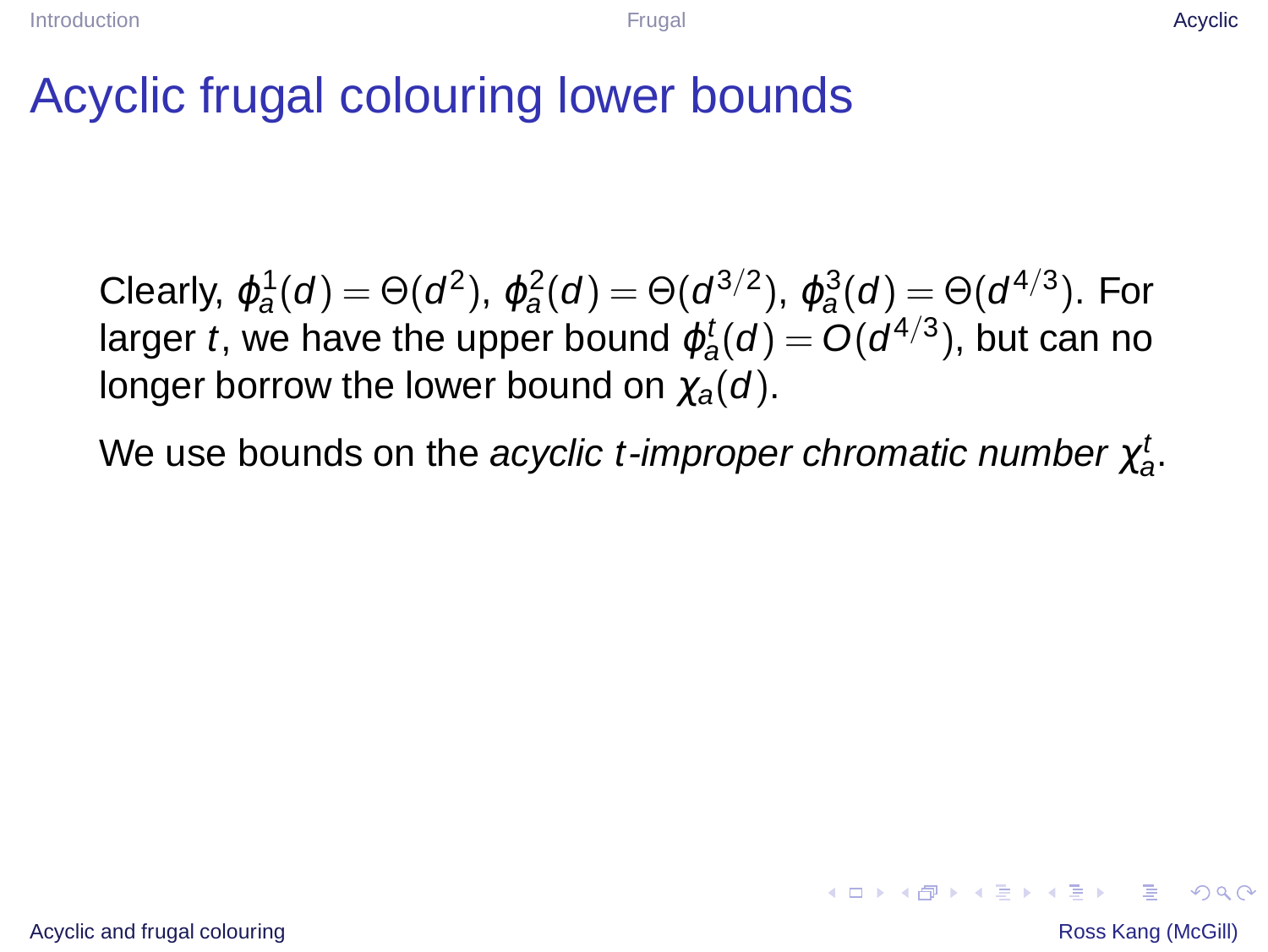## Acyclic frugal colouring lower bounds

Clearly,  $\varphi_a^1(d) = \Theta(d^2)$ ,  $\varphi_a^2(d) = \Theta(d^{3/2})$ ,  $\varphi_a^3(d) = \Theta(d^{4/3})$ . For larger  $t$ , we have the upper bound  $\varphi^t_a(d) = O(d^{4/3})$ , but can no longer borrow the lower bound on  $\chi_{\alpha}(d)$ .

We use bounds on the *acyclic t-improper chromatic number*  $\chi_{\rm a}^t$ *.* 

Given  $G = (V, E)$  and  $t > 0$ , a colouring of G is *t-improper* if no vertex has more than  $t$  neighbours of its same colour. Any *t*-frugal colouring is *t*-improper.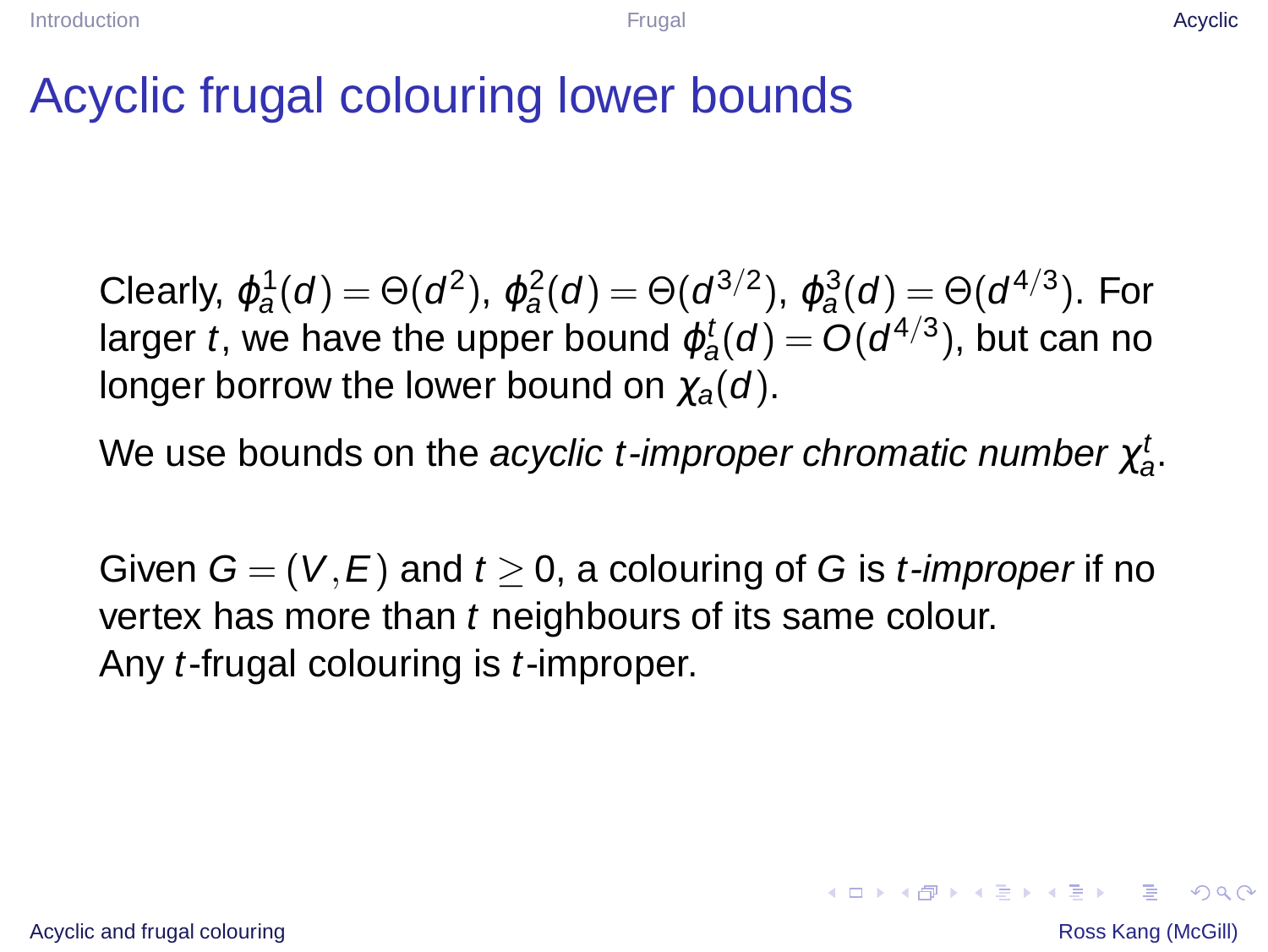# Acyclic improper colouring

Theorem (AEKMP '09+) For any  $t = t(d) \leq d - 10\sqrt{d\ln d}$  and sufficiently large d,

$$
\chi_a^t(d) \geq \frac{(d-t)^{4/3}}{2^{14}(\ln d)^{1/3}}.
$$

Theorem (AKM '09+)  $\chi_a^{d-1}(d) \geq d/8.$ 

The same lower bounds hold for  $\varphi_a^t(d).$ 

[Acyclic and frugal colouring](#page-0-0) **Ross Kang (McGill)** Acyclic and frugal colouring Ross Kang (McGill)

G.

 $\Omega$ 

メロトメ部 トメミトメミト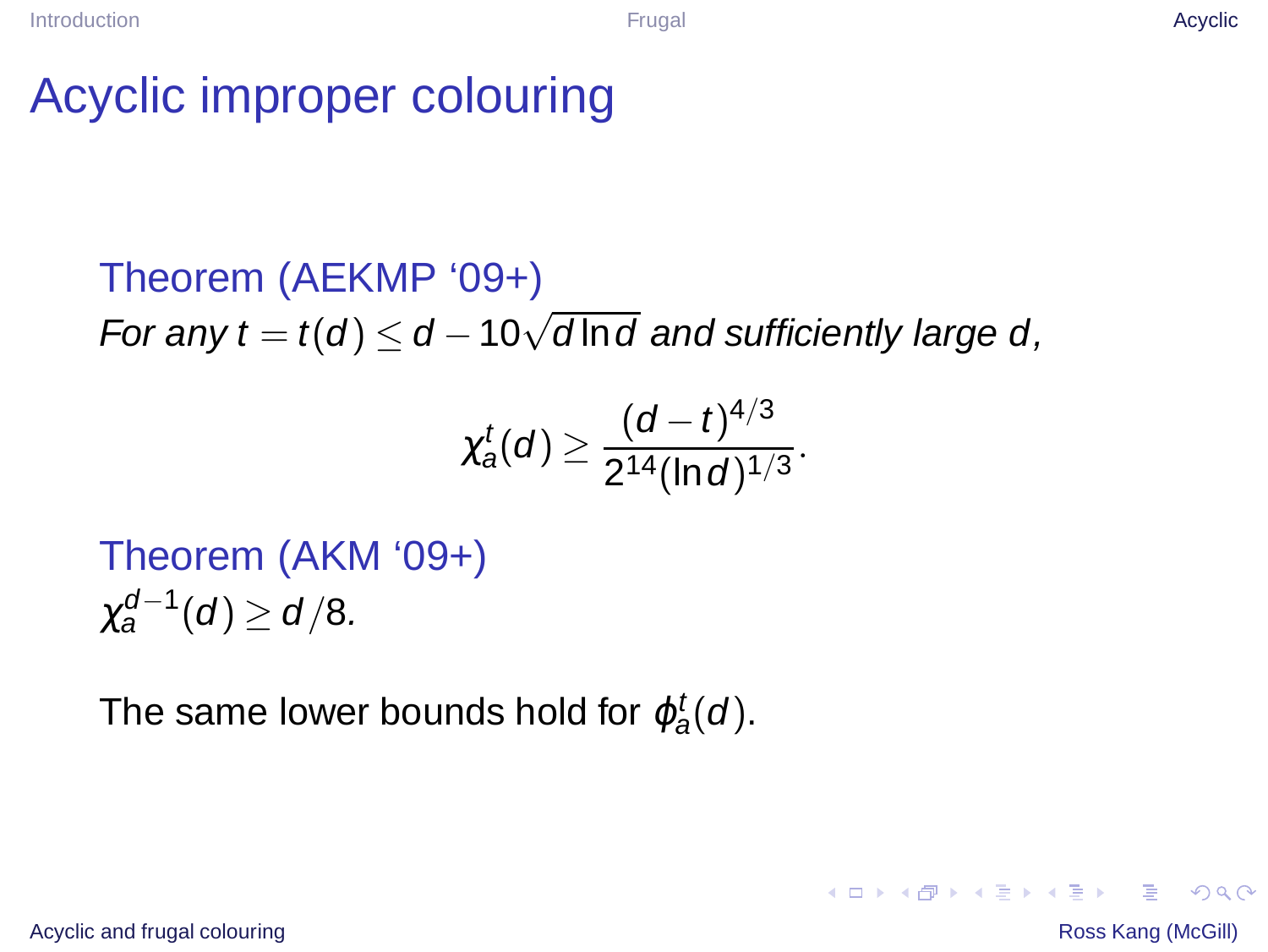## Acyclic frugal colouring, t large

Theorem For any  $t = t(d) > 1$  and sufficiently large d,

 $\varphi^t_a(d) \leq d \cdot \max\{3(d-t),31\ln d\}+2.$ 

 $\implies \varphi_a^{d-1}(d) = O(d \ln d).$ 

[Acyclic and frugal colouring](#page-0-0) **Ross Kang (McGill)** Acyclic and frugal colouring Ross Kang (McGill)

**KOD KAD KED KED E VOOR**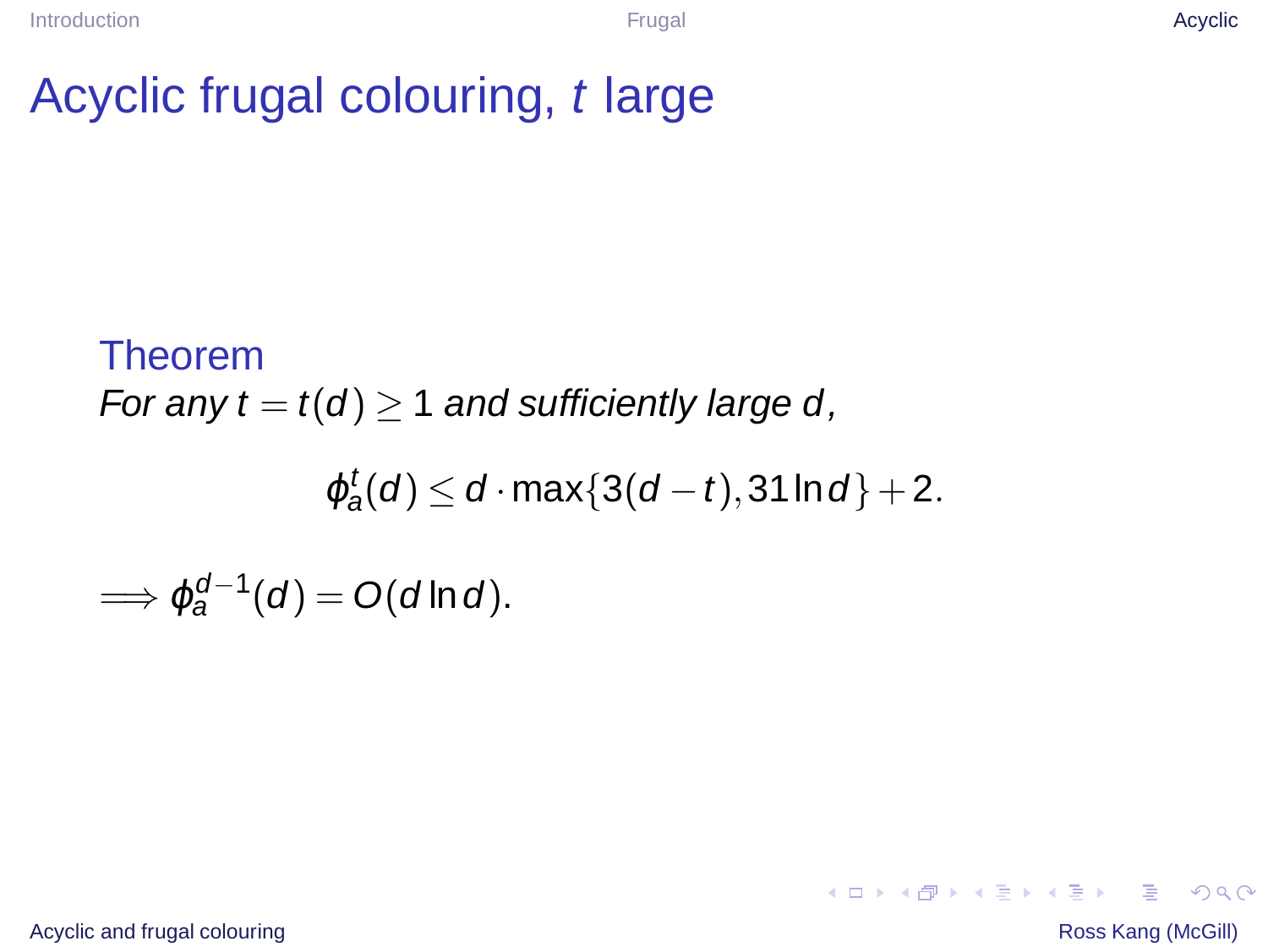#### Acyclic frugal colouring, t large

Given d-regular  $G = (V, E)$  and  $k \in \{1, ..., d\}$ , let

 $\psi(G,k) = \inf \{ k' \mid \exists S : \forall v \in V, k \leq |N(v) \cap S| \leq k' \}.$ 

#### Lemma

For any  $1 \leq k \leq d$  and sufficiently large d, if G is d-regular, then

 $\psi(G,k) \leq \max\{3k,31\ln d\}.$ 

[Acyclic and frugal colouring](#page-0-0) **Ross Kang (McGill)** Acyclic and frugal colouring Ross Kang (McGill)

**KOD KAD KED KED E VOOR**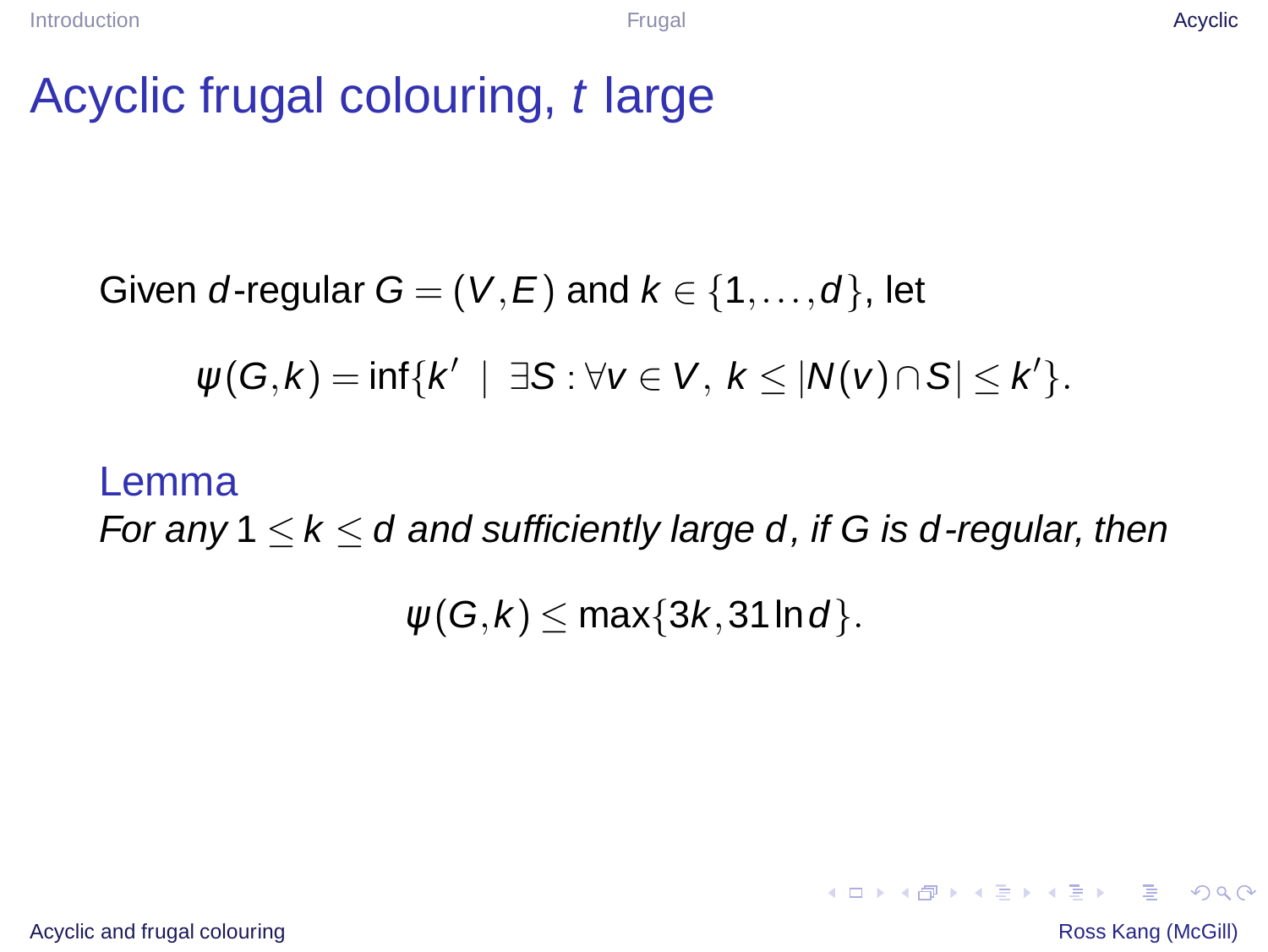## Acyclic frugal colouring, t large

#### Theorem For any  $t = t(d) \ge 1$  and sufficiently large d,

$$
\varphi_a^t(d) \leq d \cdot \max\{3(d-t), 31 \ln d\}+2.
$$

#### Proof.

Assume  $G = (V, E)$  is d-regular with d large enough for Lemma. Let S be such that  $d-t < |N(v) \cap S| < x$  for all  $v \in V$ where  $x = max\{3(d - t), 31 \ln d\}$ . Colour G \ S with colour 1 and colour  $G^2[S]$  greedily using at most  $d\mathsf{x}+1$  other colours. What results is an acyclic and t-frugal colouring of G. П

 $2Q$ 

イロト (何) (日) (日) 三重